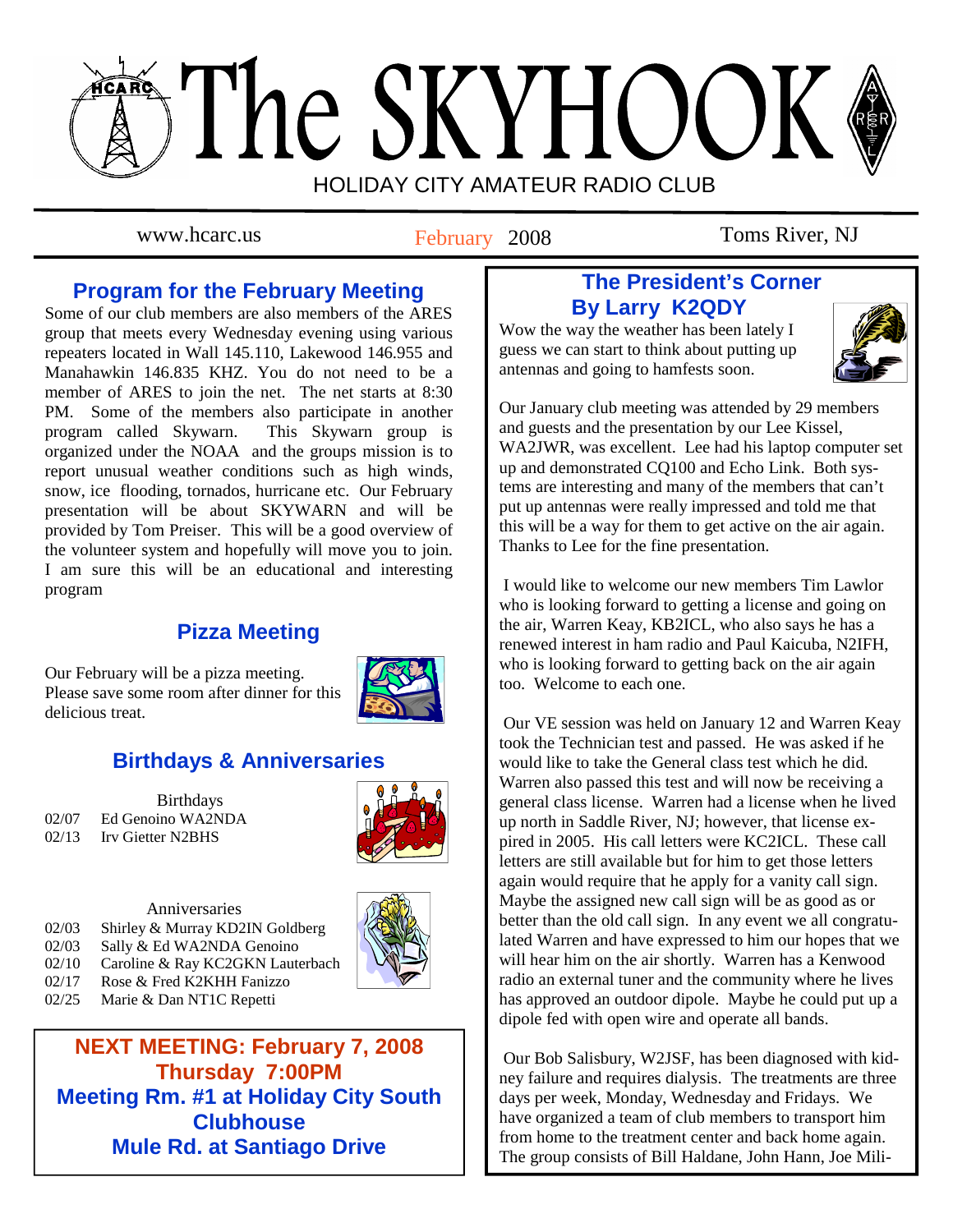## Page 2 February 2008 HCARC

tano, Dave Ottenberg, Ed Picciuti, Don Smith and myself. Each one drives one way and usually once every two weeks. If you can help please let me know. He needs to be picked up at 3:15 PM from home and then from the center, here off Mule Road, at 8:00 PM and returned home. The family is working on getting him on an earlier schedule and at that time other transportation may become available. Ocean Ride does not drive after 3:15 PM and they have a waiting list of over 50 applicants at this time. If you can help or know of a charitable or volunteer organization that might provide transportation PLEASE contact the Salisbury's (732) 240-4318 with that information. Some of our will team be vacationing out of state in the next few months and we may need additional drivers.

 I opened with a comment about the warm weather but as I write this column the new predictions look like winter is about to come back.

 We had a good turn out last Thursday evening on the 146.880 repeater with many club members participating. Both Lee Kissel and Mike Agostinello connected through Echo Link. The rest of the group accessed the repeater by using HTs or a station 2 meter radio. The repeater coverage is superb and everyone enjoyed the one hour rag chew. Try to get on Thursday evenings at 7:00 PM. You will find us to be a very homogeneous group with various topics of discussion.

 Well that's all for this month's column and I am looking forward to seeing you at our February  $7<sup>th</sup>$  2008 meeting.

73 Larry K2QDY \_\_\_\_\_\_\_\_\_\_\_\_\_\_\_\_\_\_\_\_\_\_\_\_\_\_\_\_\_\_\_\_\_\_\_\_\_\_\_\_\_\_\_\_\_\_\_\_\_

## **A Visit with John Hann K2JWH**  By Murray KD2IN



John first became interested in Ham Radio while a student at Upsala College at East Orange, NJ, where he joined the college's Amateur Radio Club. His interest lay dormant for years while making a living, but re-awakened later after retirement. After taking a license study class in 2002, he got his Tech. license that year. By 2004 he had upgraded all the way to Extra. He also qualified as a VE, and helps with the club's VE sessions regularly. When he found an old call available on the FCC site with his initials, he couldn't resist. Hence his current call K2JWH.

*Continued on page three* 

### *Our VE Crew*

 John W2LKS, Murray KD2IN, Bill AC2F, John K2JWH, Ed W1EAP, Larry K2QDY, Jamie W2QO, John KQ4WR, Jack KC2FS, Stan KB2PD.

#### **CLUB COMMITTEES**

*Refreshments:* Ray KC2GKN John K2WJH, Carl W2PTZ *www.hcarc.us Webmaster*: Steve N2WLH, Kevin W2FA *Publicity:* Ed W1EAP *Programs*: Bob KC2QMZ *Sunshine*: David WA2DJN *Event Food Committee*: Grace-Marie (K2QDY) *Field Day*: Larry K2QDY *VE Sessions*: Bill AC2F, Larry K2QDY plus the 'crew' *Skyhook*: Larry K2QDY *Funds Raising*: Irv N2BHS *Membership*: Bill AC2F

#### HOLIDAY CITY AMATEUR RADIO CLUB Toms River, New Jersey

Web Site www.hcarc.us

President Larry Puccio K2QDY 732 349-2950 Vice President Ed Piccuiti W1EAP 732 736-0955 Secretary Norm Smith W2PXE 732 920-5423<br>Treasurer Joe Militano KC2OLA 732 657-7092 Treasurer Joe Militano KC2QLA 732 657-7092 Executive Board Don Smith W2III 732 505-4821 Executive Board Lee Kissel WA2JWR 732 244-6074 Executive Board Bill Haldane AC2F 732 240-7064 Executive Board Ray Lauterbach KC2GKN 732 244-8176 W2HC Trustee Don Smith W2III 732 505-4821

Membership is open to all interested persons. Ham license is not required. Dues are \$20.00 per year, payable Jan. 1st . Members joining during the year will have the dues prorated. Family membership \$10.00

Meetings are held on the first Thursday of every month, at 7:00 pm. Location: Meeting Room #1 in the Holiday City South Clubhouse. Directions: Go to Mule Rd. and to the corner of Santiago Drive. Turn into Santiago Dr., then into the parking lot in front of the pool. Enter bldg. on right.

------------------------------------------ The SKYHOOK is published monthly.

Editor and Publisher: Larry Puccio K2QDY phone: 732 349-2950 E-mail lpuccio1@comcast.net<br>Send all newsletter items to: Larry Puccio 22 Sabinas Street Larry Puccio 22 Sabinas Street Toms River, NJ 08757-6445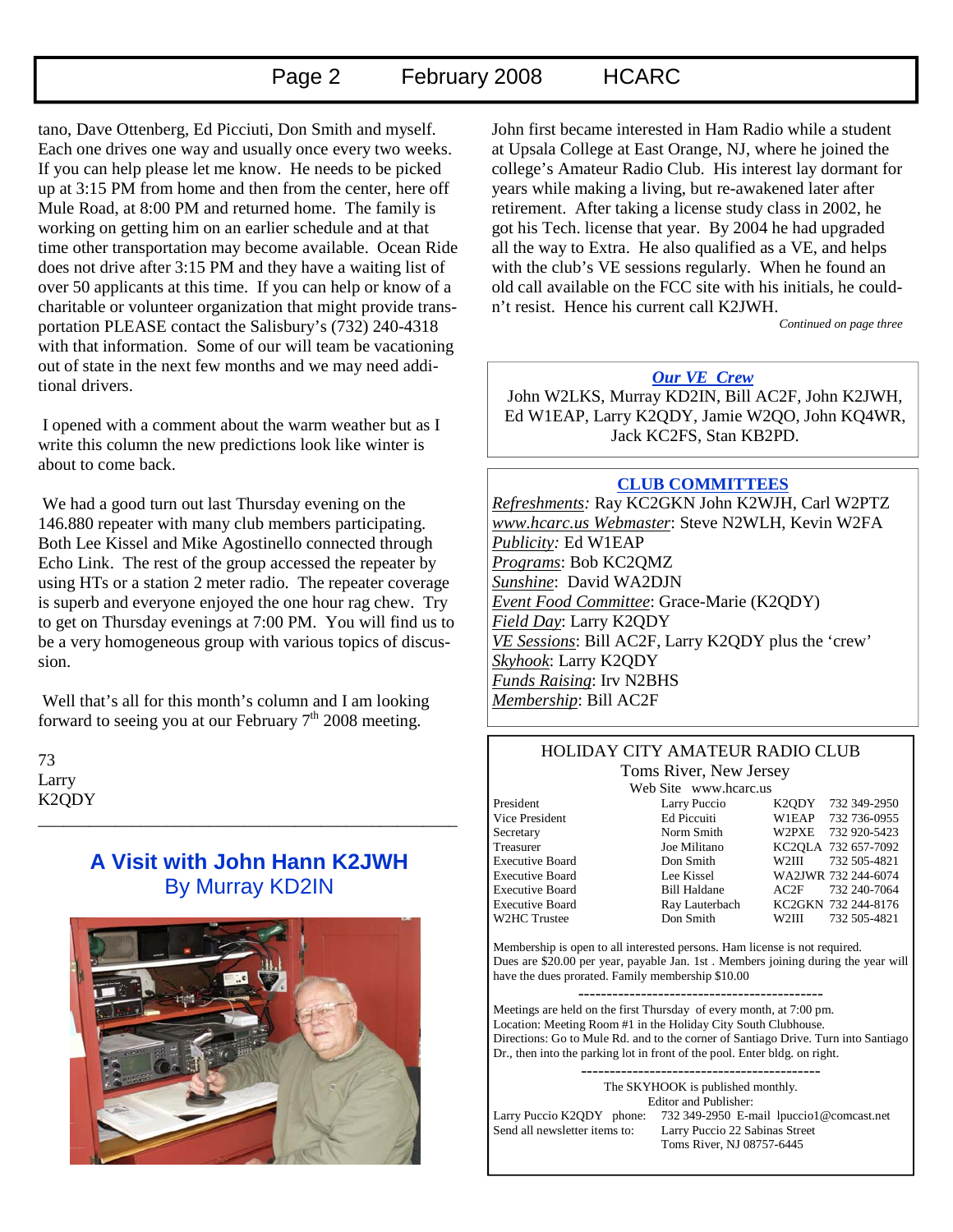*Continued from page two* 

Retiring in 1992, after a business career in real estate and transportation related activities, he moved from South Plainfield, NJ, to his present home, in the Heritage Bay retirement community in Barnegat, NJ. As is typical in such communities, he could not erect an outside antenna. Instead he installed a G5RV dipole in his attic. Running out of space to squeeze it all in, he ran the last 20 feet of it out a hole in the attic over to a tree near by! With the aid of his built in antenna tuners he works all the Low bands okay. For 2M he has a Discone antenna in the attic.

John initially had a TenTec Jupiter xcvr. Later he added a Kenwood 940TS to his ham shack rig setup. He also has a 2M rig in the shack and another one in his pickup truck.

John currently operates SSB and 2M FM. He is also working on his Morse speed, with the intention of eventually operating on CW bands, when he feels he is ready and able. On 40 meters he has made some DX contacts. However he prefers to mostly listen and learn.

John's long time hobby has been classic car restoration. Still in his garage is a Ford 1929 Model A four door car beautifully restored. That is the last of several earlier Fords he has restored. Now that he is into Ham Radio, he says that that activity is all behind him. No time left for it he says. He also enjoys woodworking as well as a little gardening.

Lucille, John's wife, has traveled with him to several Dayton Hamfests in recent years. Obviously she does support his activities in Ham radio. Lucille also entertained us at the December 2007 Holiday Party with her quizzes and mystery antique objects, to the delight of the entire audience.

John joined our club in 2005 and is already an active presence at all club activities.

## **Noise Generation by Ed Picciuti**

Some hams experience noise generated by defective street lighting. You may see street lights coming on and off. These lights can be generating noise in your receiver. Some lights may appear to be in good condition but may still be generating noise. When you suspect a defective light or one that is completely out call the repair number 1 (888) LIGHTSS 1 (888) 5444877.

## **Repeater Operation Lee Kissel WA2JWR**

A repeater is basically a receiver and a transmitter. Well you say our transceivers receive and transmit too. Well that's true but they receive and transmit one at a time. The repeater has to receive and transmit at the same time. When you send your signal to the repeater it receives that input signal and simultaneously re-transmits the signal but amplified. If the received signal was on the same frequency as the transmit signal the repeater would get itself into a looped condition and go into oscillation. Consequentially we retransmit the input signal on another frequency so this oscillation does not happen. This is called the offset frequency. Repeaters can be placed in operation on many of the amateur bands; however, for this article we will confine our discussion to the two meter band. On this band most repeaters will use a 600 KHZ split between the input and output frequencies. Now that split is not cast in concrete and some repeaters use a 1MHZ split. Depending on the portion of the band that the output frequency is located in will determine whether the offset is negative or positive. Still another consideration is whether the repeater requires a PL tone to unlock the system. The PL tone is a subaudible tone in the range from 67.0 Hz to 250.3 Hz. A repeater using PL tones will require a tone detector set to the PL tone frequency to unlock the repeater. Sometime you may hear someone trying to access a repeater and they can't keep the repeater on line except for a few seconds. This is usually caused by the operator not having the correct PL tone programmed into the HT for that repeater. Another problem that needs to be taken into consideration is the use of a single antenna for the repeater. Since we will be transmitting and receiving at the same time we will require the use of a duplexer. This electronic device will allow the repeater transmitter to send a signal on the transmit frequency and also allow the receiver to receive off the same antenna at the same time. These devices are very expensive and must be tuned accurately for the repeater system to operate correctly.

 Our local repeater here in Holiday City is very unique in a few different ways. First it is the only open repeater in Ocean County, as it has no PL tone required for access. Also it is the only repeater in Ocean County that operates on a split site. This means the transmitter is located 1 ½ miles from the receiver. This plan was implemented because when the repeater first went on the air it was just two cross-band mobile radios with no duplexer. As time went by I upgraded the repeater with all commercial Motorola components but decided to keep the split site as it worked well and did not require the use of a duplexer. When you press your PTT button on 146.280 a signal goes *Continued on page four*